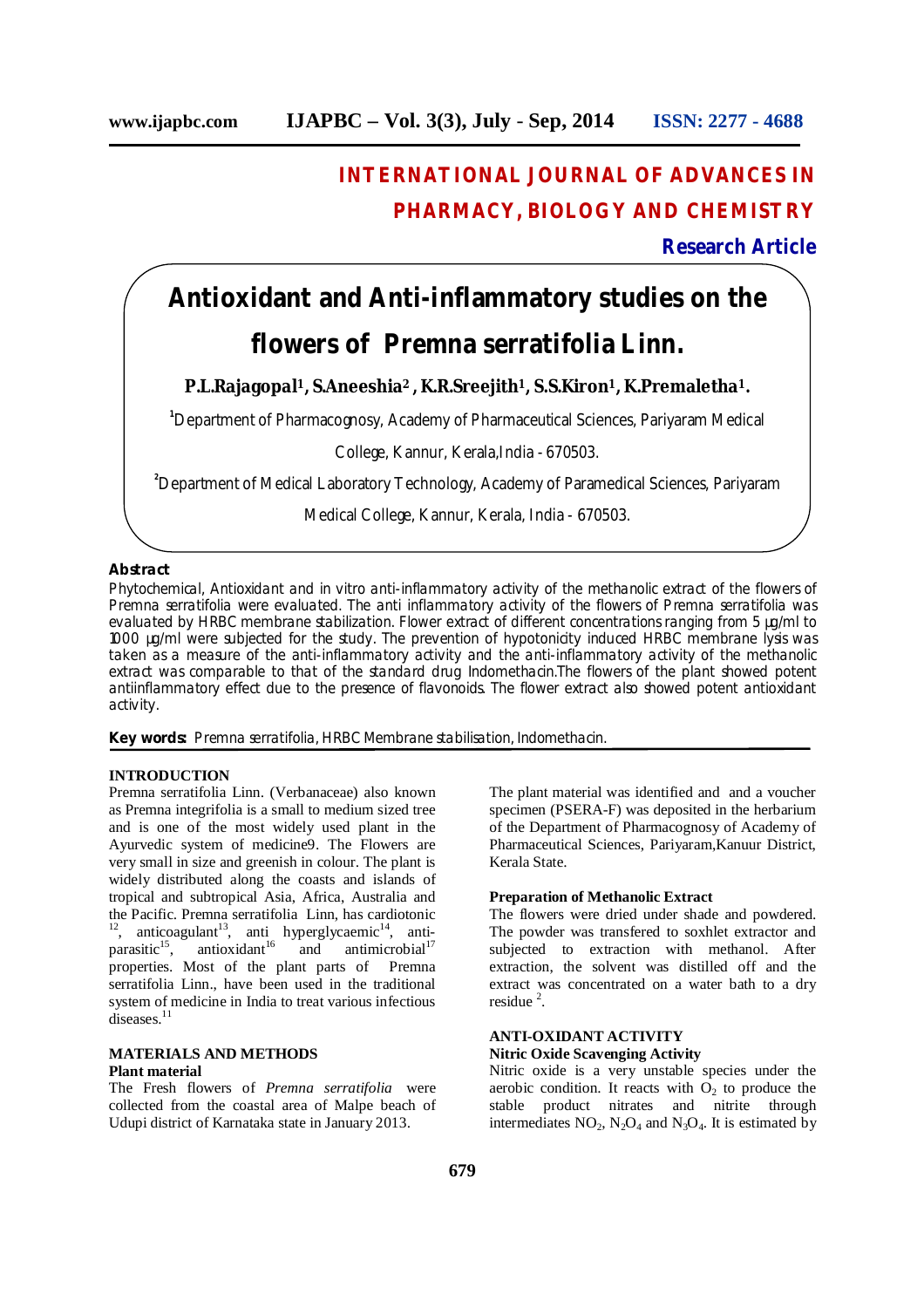using the Griess reagent. In the presence of test compound, which is a scavenger, the amount of nitrous acid will decrease. The extent of decrease will reflect the extent of scavenging, which is measured at 546 nm. 3,10



**Fig 1 Griess reaction**

Sodium nitroprusside 5Mm was prepared in phosphate buffer pH 7.4. to 1 ml of various concentrations of the extract, 0.3 ml of sodium nitroprusside was added in the test tubes. The test tubes were incubated at 25°C for 5hours. After that 0.5ml of Griess reagent was added. The absorbances were measured at 546 nm.

Control - Test % Scavenging = X 100 **Control** 

#### **ANTI-INFLAMMATORY ACTIVITY**

The HRBC membrane stabilization has been used as a method to study the anti inflammatory activity. Blood was collected from healthy volunteers. The collected blood was mixed with equal volume of sterilized Alsever solution The blood was centrifuged at 4000 rpm and packed cells were washed with isosaline and a 10 % v/v suspension was made with isosaline. The assay mixture contains the drug at various concentration ,1 ml phosphate buffer, 2 ml of hyposaline and 0.5 ml of HRBC suspension. Indomethacine was used as the reference drug. Instead of hyposaline 2 ml of distilled water was used in the control. All the assay mixtures were incubated at 37°c for 30 min and centrifuged. The haemoglobin

content in the supernatant solution was estimated by using spectrophotometer at 560 nm. The percentage hemolysis was calculated by assuming the hemolysis produced in the presence of distilled water as 100%.<sup>1,8</sup> The percentage of HRBC membrane stabilization or protection was calculated by using the formula,

Percentage Protection = 100 – (Optical Density of the sample /Optical Density of the Control) x 10

#### **RESULTS & DISCUSSIONS**

Inflammation is a local response of living vasculaized tissues to endogenous and exogenous stimuli. The methanolic extract of the flowers of *Premna serratifolia* were subjected to erythrocyte membrane stabilization induced haemolysis by hypotonic solution. The inhibition of hypotonicity induced HRBC membrane lysis was taken as a measure of the anti inflammatory activity<sup>8</sup>. The anti inflammatory activity of the extract was found to be concentration dependent. It was observed from the table (3) that the methanolic extract shows significant anti inflammatory activity at the concentration of 300 mg/ml which is comparable to the standard drug Indomethacin. The lysosomal membrane and erytrocyte has many similarities and such the erythrocyte could be extrapolated to the stabilization of the lysosomal membrane. 4 The methanolic extract of the flowers also shows significant anti-oxidant activity. The phytochemical screening of the extract of the flowers revealed the presence of flavonoids, alkaloids, tannins and saponins. Flavonoids are well documented to have strong antioxidant activity and antiinflamatory activity  $6,7$ . The anti-inflammatory effect of the methanolic extract may be due to the presence of flavonoids and saponins.

#### **CONCLUSION**

The flower extract of the plant shows potent antiinflammatory and antioxidant effect. Both he antiinflammatory and antioxidant activity could be due the flavonoid content of the plant. Further studies on the isolation of individual phytoconstituents particularly flavonoids in methanolic fraction followed by its detailed studies on its pharmacologic profile is necessary.

**Table 1 Phytochemical screening of the methanolic extract of the flowers of** *Premna serratifolia*

| Sl No          | <b>Active Ingradients</b>     | <b>Methanolic Extract of the flowers of</b><br>Premna serratifolia |
|----------------|-------------------------------|--------------------------------------------------------------------|
|                | Flavonoids                    | Present                                                            |
| $\overline{c}$ | Tannins (Phenolic Principles) | Present                                                            |
| 3              | Alkaloids                     | Present                                                            |
|                | Saponins                      | Present                                                            |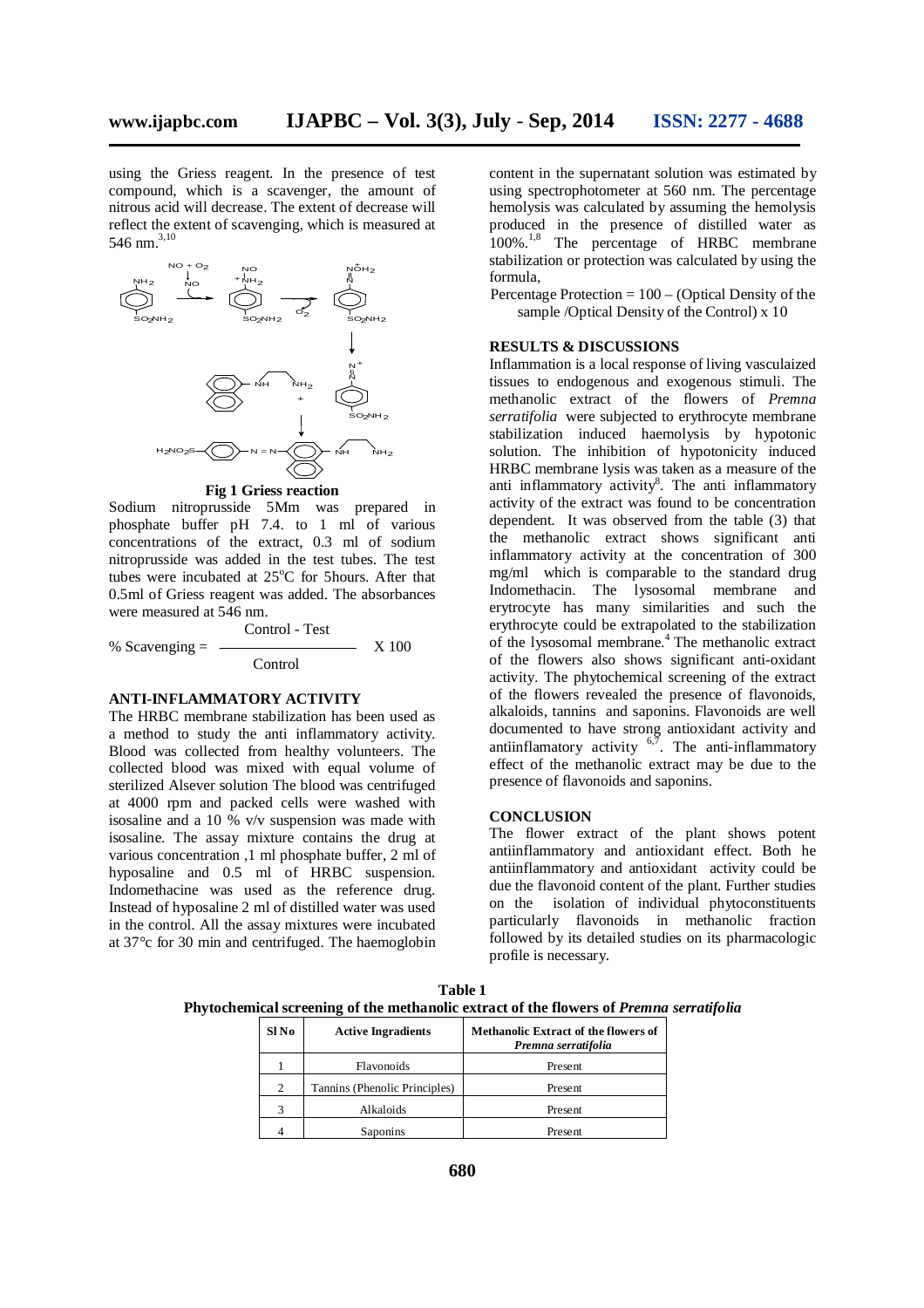| Sl.No.         | Conc.<br>µg/ml | <b>Methanolic Extract of the flowers of</b><br>Premna serratifolia |                               | Ascorbic acid<br>(Reference Standard) |                           |
|----------------|----------------|--------------------------------------------------------------------|-------------------------------|---------------------------------------|---------------------------|
|                |                | Absorbance                                                         | <b>Percentage Scavenging.</b> | <b>Absorbance</b>                     | Percentage<br>Scavenging. |
| 1              | 10             | 0.936                                                              | 6.91                          | 0.696                                 | 12.31                     |
| $\overline{2}$ | 15             | 0.815                                                              | 9.50                          | 0.540                                 | 16.25                     |
| 3              | 20             | 0.739                                                              | 13.31                         | 0.502                                 | 24.40                     |
| 4              | 25             | 0.701                                                              | 16.54                         | 0.439                                 | 29.67                     |
| 5              | 50             | 0.656                                                              | 19.95                         | 0.411                                 | 34.35                     |
| 6              | 100            | 0.614                                                              | 24.30                         | 0.307                                 | 65.27                     |
| $\tau$         | 250            | 0.590                                                              | 37.10                         | 0.296                                 | 75.80                     |
| 8              | 500            | 0.509                                                              | 45.60                         | 0.199                                 | 86.42                     |
| 9              | 1000           | 0.312                                                              | 59.05                         | 0.102                                 | 98.33                     |
| 10             | Control        | 0.733                                                              |                               | 0.699                                 |                           |

**Table 2 Effect of methanolic extract of the flowers of** *Premna serratifolia* **on Nitricoxide scavenging**

**Table 3 Anti inflammatory activity of the methanolic extract of the flowers of** *Premna serratifolia* **at various concentrations**

| Sl. No | Concentration<br>mg/ml | Anti-inflammatory activity of the methanolic extract of the flowers of <i>Premna</i><br>serratifolia |                                             |  |
|--------|------------------------|------------------------------------------------------------------------------------------------------|---------------------------------------------|--|
|        |                        | <b>Methanolic Extract of the</b><br>flowers of Premna serratifolia                                   | <b>Indomethacin</b><br>(STANDARD DRUG USED) |  |
|        | Control                |                                                                                                      |                                             |  |
| 2      | 100                    | $69.41 \pm 0.12$                                                                                     | $37.78 \pm 0.05$                            |  |
| 3      | 150                    | $72.35 \pm 0.37$                                                                                     | $49.79 \pm 0.29$                            |  |
| 4      | 200                    | $78.56 \pm 0.22$                                                                                     | $63.41 \pm 0.01$                            |  |
| 5      | 250                    | $89.65 \pm 0.45$                                                                                     | $79.29 \pm 0.11$                            |  |
| 6      | 300                    | $97.30 \pm 0.59$<br>$\alpha$<br>$(TT - T)$                                                           | $99.38 \pm 0.19$<br>$\cdots$                |  |

(Values are expressed as SEM of 3 readings)

### **REFERENCES**

- 1. Gandhidasan R, Thamaraichelvan.A,Baburaj.S.<br>Anti inflammatory action of Lannea Anti inflammatory action of coromandelica by HRBC membrane stabilization. Fitoterapia.1991; Voll LXII; No1: 81-83.
- 2. Harborne J B , *Phytochemical Methods: A Guide to Modern Technique of Plant Analysis*, Cambridge University Press, Cambridge, UK, 1973.
- 3. Sreejayan N, Rao MNA, Free radical scavenging activity of curcuminoids.Drug research.1996;46:169.
- 4. Omale J and Okafor PN .Comparative antioxidant capacity and cytotoxicity of the leaf and stem of *Cissus multistriata*. *African Journal of Biotechnology* 2008;7(17): 3129-3133.
- 5. Rajendran Vadivu, Lakshmi K.S. In vitro and in vivo anti inflammatory activity of leaves of Symplocos cochinchinensis (Lour) Moore ssp Laurina. Bangladesh J Pharmacol.2008; 3; pp.121-124.
- 6. Tapan Kumar Chatterjee, Herbal options, Esatern Traders,Calcutta,1996;157-161.